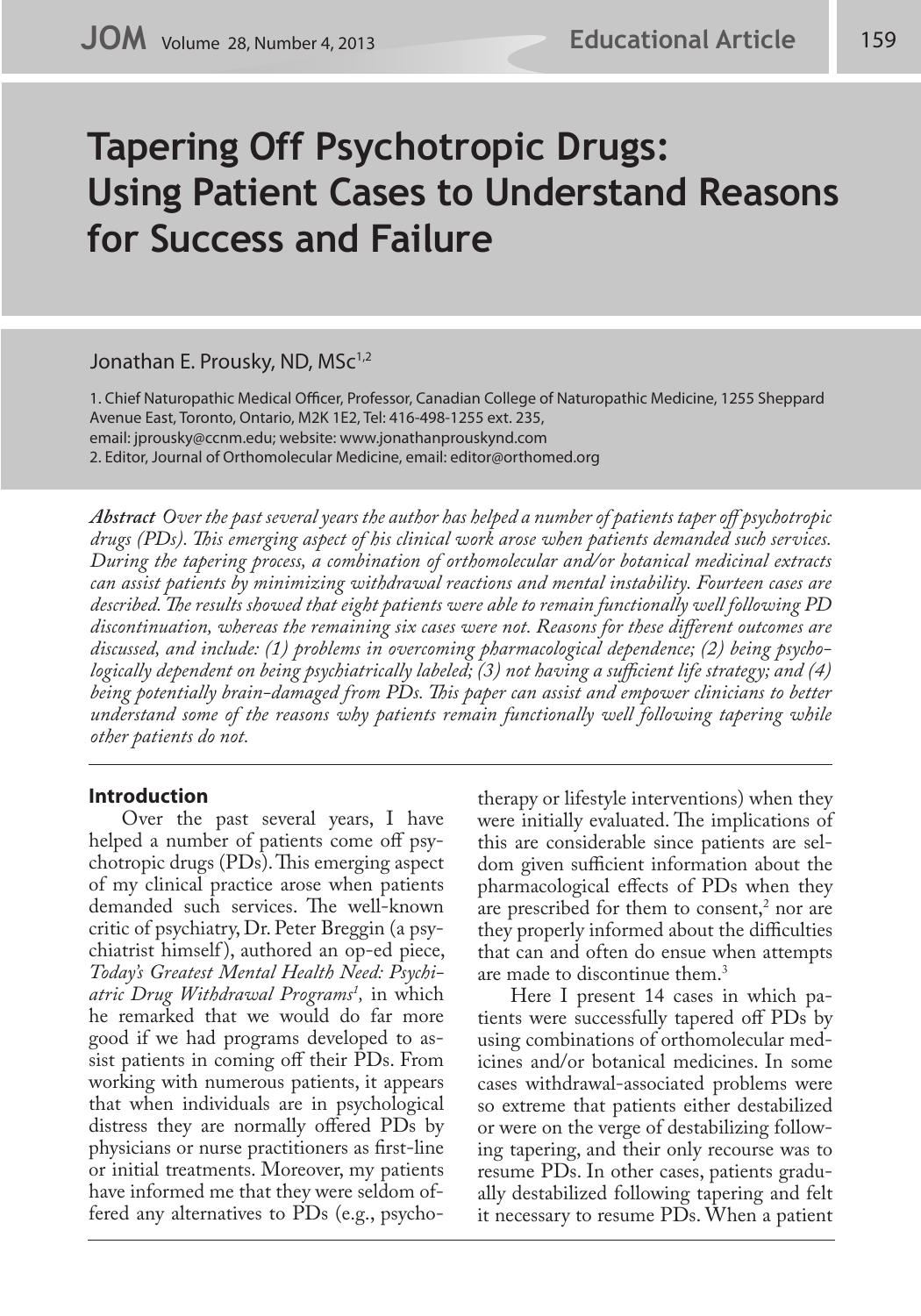has destabilized or is on the verge of destabilizing, he/she has become mentally unstable and thus cannot experience consistent emotional and psychological well-being, and has also lost the ability to use his/her cognitive and emotional capabilities to function in society and meet the ordinary demands of everyday life. Some patients, however, were able to live productive lives without resuming their PDs. Possible reasons for these diverse outcomes will be discussed.

#### **Case Reports**

In **Table 1** (p. 161-162) the salient details for 14 patients who successfully tapered off their PDs ( January 1, 2011-October 15, 2013) are described. I did not include patients who tried to taper, but could not fully come off their PDs due to difficulties in maintaining their mental stability while undergoing the tapering process. Thus, I have only included patients who successfully tapered off their PDs, and noted whether or not they remained mentally stable following the tapering period. A total of eight patients did well following discontinuation whereas the remaining six patients were unable to maintain their mental stability following discontinuation.

For each of the 14 tapering successes, orthomolecular and/or botanical treatments were customized to minimize withdrawal and support each patient's capacity to emotionally regulate through the tapering process. I included several case descriptions to demonstrate how I integrated orthomolecular and/or botanical treatments into the tapering process, and to highlight the possible outcomes that can result after coming off PDs.

**Case 5.** This patient had been taking 25 mg of Paxil CR for the past eight years to control obsessive-compulsive symptoms. After I evaluated this patient and determined that she was mentally stable and understood the tapering process, I sent a detailed letter to her family physician where I outlined a tapering plan.

The first part of the plan involved the patient stopping the Paxil CR and substituting it with 20 mg/day of Prozac. Since

the patient's goal was to get pregnant and not be on any PD during her pregnancy, I also prescribed a prenatal vitamin/mineral supplement, 4 mg of folic acid, and 2,000 mcg of vitamin  $B_{12}$ . After being stable on the Prozac for four weeks, the next part of the tapering plan involved switching to a liquid form of Prozac. The liquid form allows for a more gradual tapering process, which helps to mitigate PD withdrawal.4 The patient was then tapered off the liquid Prozac while taking increasing doses of a combination botanical medicine containing extracts of St. John's wort, valerian, and passionflower.

• Week 1: 16 mg daily of liquid Prozac and one pill twice daily of the botanical medicine.

• Week 2: 12 mg daily of liquid Prozac and one pill three times daily of the botanical medicine.

• Week 3: 8 mg daily of liquid Prozac and two pills AM and two pills PM of the botanical medicine.

• Week 4: 4 mg daily of liquid Prozac and three pills AM and three pills PM of the botanical medicine.

• Week 5+: Discontinue the liquid Prozac and remain on three pills AM and three pills PM of the botanical medicine until stable enough to discontinue.

The patient tapered off the Prozac and the botanical medicine in approximately two months. She did not destabilize while tapering. The patient prolonged the tapering schedule according to how she felt, which meant that she decreased the liquid Prozac every two weeks instead of the planned weekly decrements. She remained on the micronutrients while undergoing in vitro fertilization (IVF).

After only one course of IVF she became pregnant, but felt that the hormonal treatments exacerbated her psychological state. As such, her obsessive-compulsive symptoms returned very intensely. She even sought out an expert on the use of SSRI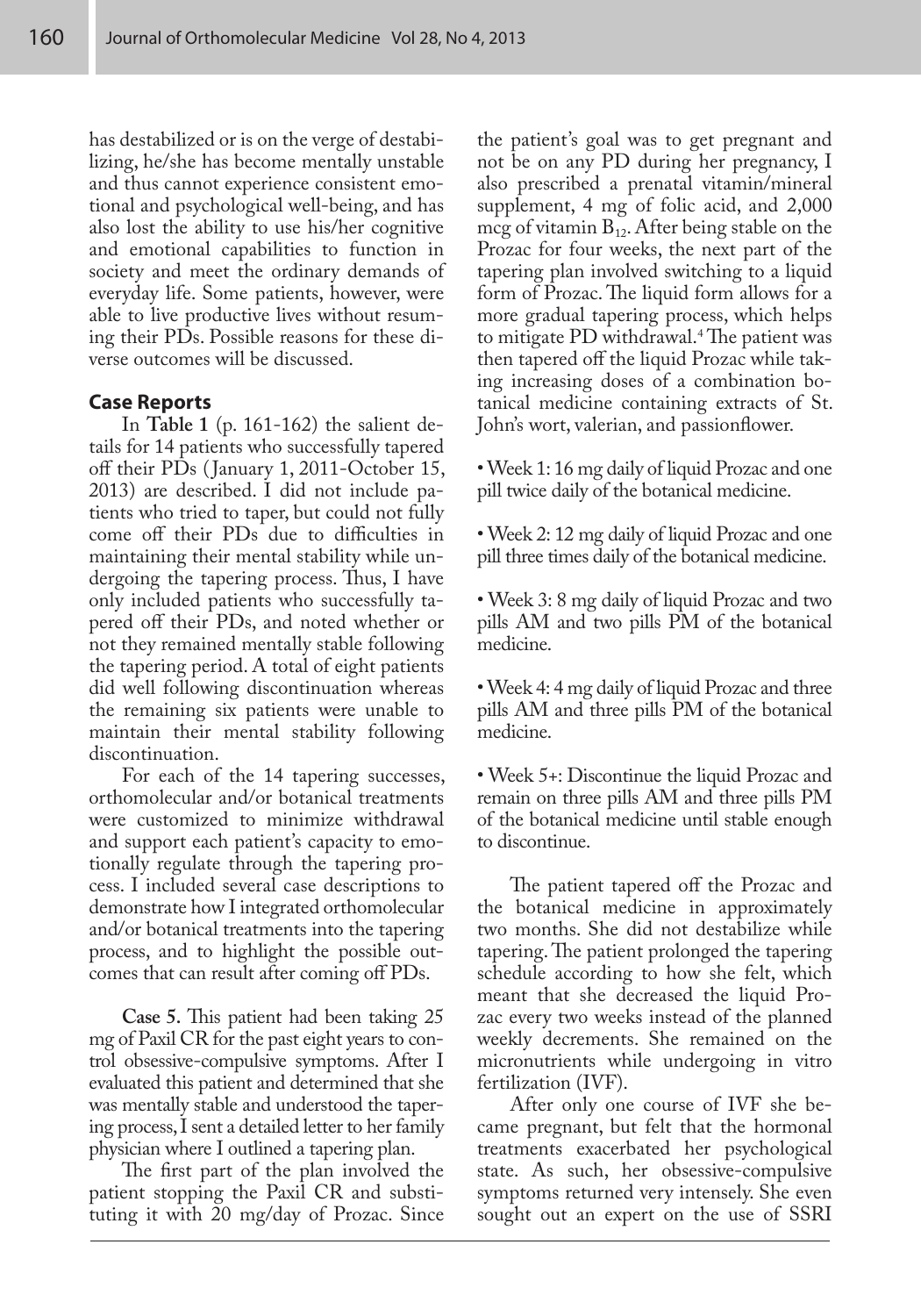| <b>Passe i.</b> Results of Fsycholopic Drug Tapering |                                         |                                                                                                              |                                                                                                                                                                                        |                                                                                                                                                                                                                         |  |  |
|------------------------------------------------------|-----------------------------------------|--------------------------------------------------------------------------------------------------------------|----------------------------------------------------------------------------------------------------------------------------------------------------------------------------------------|-------------------------------------------------------------------------------------------------------------------------------------------------------------------------------------------------------------------------|--|--|
|                                                      | Case* Demographic<br><b>Information</b> | <b>Name and Class of</b><br>Psychotropic Drug<br>(PD)                                                        | <b>Brief Patient History</b><br>and PD Dose at Initial<br><b>Clinical Evaluation</b>                                                                                                   | <b>Outcome Details as</b><br>of October 15, 2013                                                                                                                                                                        |  |  |
| 1.                                                   | Male<br>21 years old                    | Celexa (citalopram);<br>selective serotonin<br>reuptake inhibitor (SSRI)                                     | Prescribed in 2004 for<br>obsessive-compulsive<br>symptoms; 20 mg daily                                                                                                                | Patient tapered off in 2013;<br>been off PD for approximately<br>6 weeks                                                                                                                                                |  |  |
| 2.                                                   | Male<br>64 years old                    | Cipralex (escitalopram);<br><b>SSRI</b>                                                                      | Prescribed in 2005 for<br>symptoms of major<br>depression; 10 mg daily                                                                                                                 | Patient tapered off in 2013;<br>been off PD for approximately<br>3.5 months                                                                                                                                             |  |  |
| 3.                                                   | Female<br>34 years old                  | Cipralex; SSRI                                                                                               | Prescribed in 2009 for<br>symptoms of anxiety and<br>depression; 5 mg daily                                                                                                            | Patient tapered off in 2012;<br>been off PD for approximately<br>18 months                                                                                                                                              |  |  |
| 4.                                                   | Female<br>32 years old                  | Prozac (fluoxetine); SSRI                                                                                    | Prescribed in 2011 for<br>symptoms of anxiety and<br>depression; 20 mg daily                                                                                                           | Patient tapered off in 2012;<br>been off PD for approximately<br>10 months                                                                                                                                              |  |  |
| 5.                                                   | Female<br>29 years old                  | Paxil CR (paroxetine<br>controlled-release);<br><b>SSRI</b>                                                  | Prescribed in 2003 for<br>obsessive-compulsive<br>symptoms; 25 mg daily                                                                                                                | Patient tapered off in 2012;<br>been off PD for approximately<br>18 months                                                                                                                                              |  |  |
| 6.                                                   | Female<br>34 years old                  | a. Zoloft (sertraline); SSRI<br>b. Seroquel (quetiapine)<br>extended-release (XR);<br>atypical antipsychotic | Prescribed PDs in 2006<br>for obsessive-compulsive<br>symptoms and depres-<br>sion that arose post-<br>partum; 100 mg of Zoloft<br>and 100 mg of Seroquel                              | Patient tapered off both<br>medications (consecu-<br>tively) in 2013; been off<br>PDs for approximately 5<br>months                                                                                                     |  |  |
| 7.                                                   | Female<br>17 years old                  | a. Cipralex; SSRI<br>b. Seroquel; atypical<br>antipsychotic                                                  | Prescribed in 2010 for<br>symptoms of anxiety and<br>depression, as well as<br>some symptoms reflec-<br>tive of episodic hypoma-<br>nia; 30 mg of Cipralex<br>and 50 mg of Seroquel    | Patient tapered off Seroquel<br>in 2012 and was prescribed<br>60 mg daily of Celexa;<br>tapered off the Celexa in<br>2013; been off Seroquel for<br>approximately 11 months and<br>Celexa for approximately 7<br>months |  |  |
| 8.                                                   | Male<br>33 years old                    | a. Seroquel XR<br>b. Klonopin (clonazepam)                                                                   | Been off and on PDs since<br>the age of 19 for the treat-<br>ment of bipolar spectrum<br>and anxiety-related<br>symptoms; 300 mg of<br>Seroquel XR and 0.5 mg<br>of Klonopin as needed | Patient began taper of<br>Seroquel XR in 2012 and was<br>completely off by August of 2013;<br>been off Seroquel XR for ap-<br>proximately 2 months; has not<br>used Klonopin since July 2013                            |  |  |

# **Table 1.** Results of Psychotropic Drug Tapering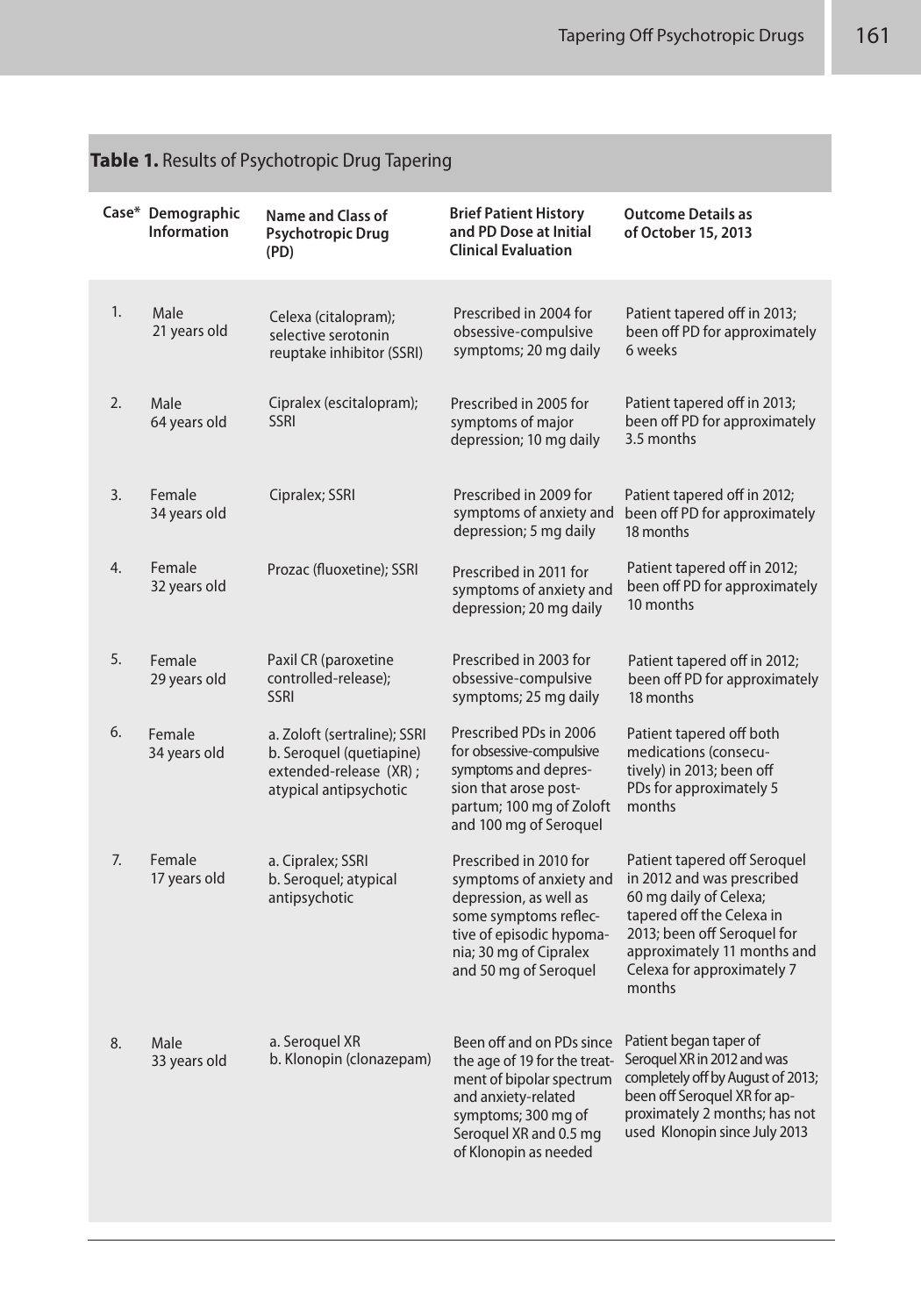## **Table 1.** Results of Psychotropic Drug Tapering

|     | Case* Demographic<br><b>Information</b> | <b>Name and Class of</b><br><b>Psychotropic Drug</b><br>(PD)                                             | <b>Brief Patient History</b><br>and PD Dose at Initial<br><b>Clinical Evaluation</b>                                 | <b>Outcome Details as</b><br>of October 15, 2013                                                                                                                                                                                                                                                                                                                                                                                                                                                       |
|-----|-----------------------------------------|----------------------------------------------------------------------------------------------------------|----------------------------------------------------------------------------------------------------------------------|--------------------------------------------------------------------------------------------------------------------------------------------------------------------------------------------------------------------------------------------------------------------------------------------------------------------------------------------------------------------------------------------------------------------------------------------------------------------------------------------------------|
| 9.  | Female<br>28 years old                  | Cipralex; SSRI                                                                                           | Prescribed in 2008 for<br>symptoms of depression;<br>10 mg daily                                                     | Patient began to taper off the<br>PD in June 2013 and was fully off<br>by August 2013 (approximately,<br>2 months), then destabilized in<br>September 2013, and resumed 5<br>mg of Cipralex in October 2013                                                                                                                                                                                                                                                                                            |
| 10. | Female<br>55 years old                  | a. Loxitane (loxapine);<br>typical antipsychotic<br>b. Imovane (zopiclone);<br>sedative-hypnotic         | Been on PDs for approxi-<br>mately 30 years; 5 mg<br>daily of Loxitane and 7.5<br>mg at bedtime of Imovane           | Patient tapered off Loxitane in ap-<br>proximately 5 months (June 2012-<br>November 2012); destabilized July<br>2013 and unaware if has resumed<br>PD again, but assume so based on<br>psychiatric history                                                                                                                                                                                                                                                                                             |
| 11. | Female<br>49 years old                  | Celexa; SSRI                                                                                             | Prescribed in 1997 for<br>symptoms of anxiety<br>and depression; 10 mg                                               | Patient tapered off the PD within<br>24-hours: destabilized in about 7<br>weeks and resumed PD at a dose<br>of 40 mg daily                                                                                                                                                                                                                                                                                                                                                                             |
| 12. | Female<br>27 years old                  | Effexor XR (venlafax-<br>ine extended-release);<br>serotonin-norepinephrine<br>reuptake inhibitor (SNRI) | Prescribed in 2008<br>(unknown if patient was<br>on a PD prior to this date)<br>for symptoms of<br>depression; 75 mg | Patient began to taper off the PD<br>in November 2011 and was fully<br>off the PD in November 2012: de-<br>stabilized in March 2013; resumed<br>PD at a dose of 37.5 mg daily                                                                                                                                                                                                                                                                                                                          |
| 13. | Female<br>25 years old                  | Zoloft; SSRI                                                                                             | Prescribed in 2008 for<br>symptoms of anxiety;<br>50 mg                                                              | Patient began to taper off the PD<br>in January 2013 and was fully off<br>the PD by April 2013; destabilized<br>in June 2013; resumed PD and<br>the dose was escalated to 50 mg<br>and patient became extremely<br>suicidal 2 weeks later and went<br>to the nearest hospital; PD<br>switched to Prozac and patient<br>currently taking 10 mg daily                                                                                                                                                    |
| 14. | Female<br>26 years old                  | Seroquel XR;<br>atypical antipsychotic                                                                   | Patient has been on<br>numerous PDs since 2006<br>for bipolar spectrum<br>symptoms; 200 mg                           | Patient began to taper off the PD<br>in December 2011 and was fully<br>off the PD in April 2012 against<br>medical advice; destabilized and<br>was hospitalized in May 2012; PDs<br>as of most recent appointment<br>(July 2012) were the following:<br>Epival (divalproex sodium) 1000<br>mg daily; Seroquel 600 mg at bed-<br>time and 25 mg in the morning;<br>and Klonopin 0.5 mg daily<br>numbers were assigned arbitrarily and used to quantify the number of patients that suscessfully tanoged |

\*Case numbers were assigned arbitrarily and used to quantify the number of patients that successfully tapered off PDs while under my clinical supervision.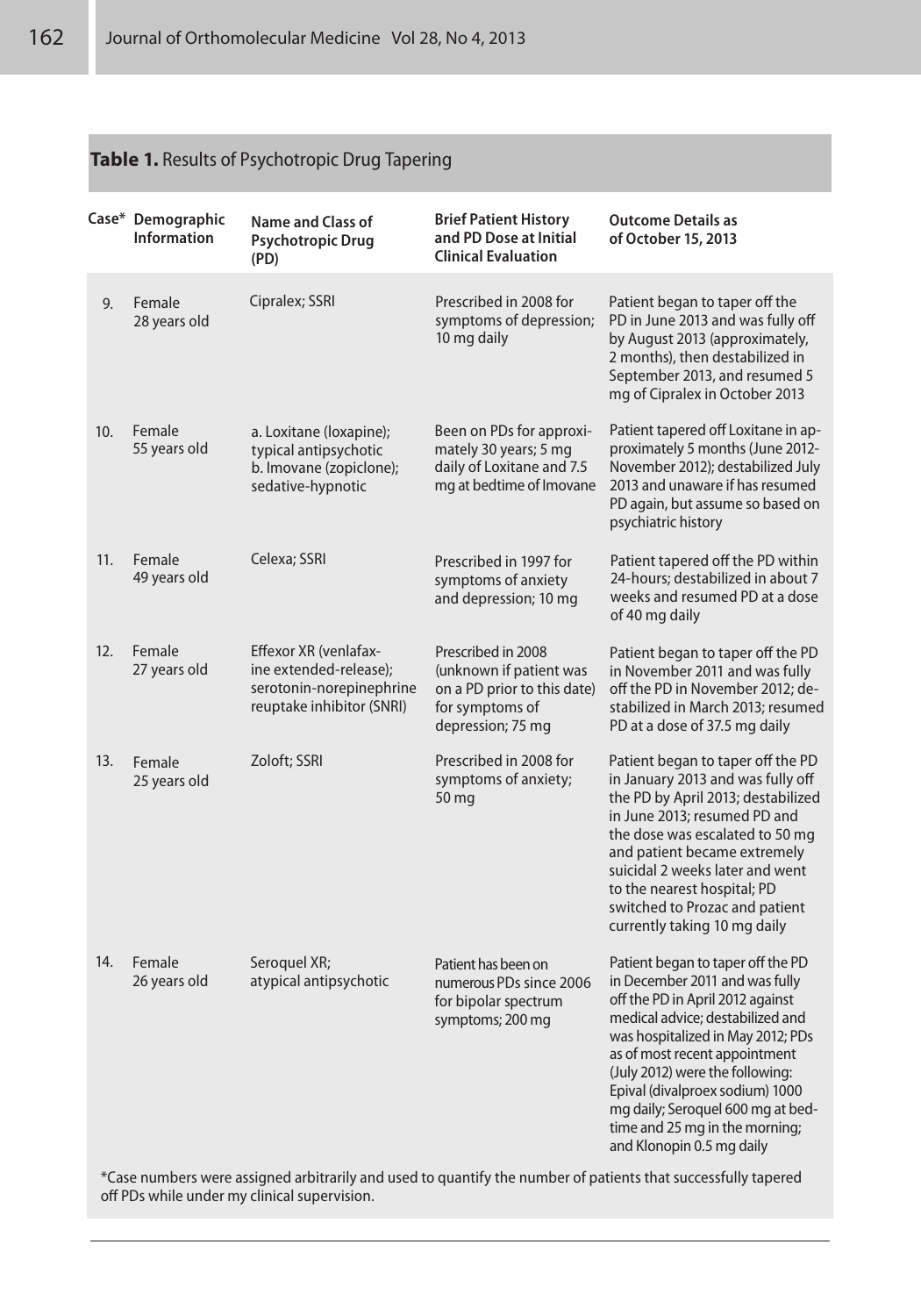drugs during pregnancy since she was reconsidering resuming the Paxil CR. She was erroneously told that she should take an SSRI drug during pregnancy since untreated anxiety might lead to pre-term birth, miscarriage, and post-partum depression. (The information this patient was given is completely inaccurate since the use of SSRI drugs during pregnancy is associated with increased risks of miscarriage, birth defects, preterm births, newborn behavioural syndrome, persistent pulmonary hypertension of the newborn, and possible long-term neurobehavioural effects<sup>5</sup>). She was being scared into resuming antidepressant medication, but was not thrilled by the prospect of doing so. Instead she worked through her psychological distress. She hoped that when the hormonal treatments ceased, her levels of anxiety would become more manageable. Approximately four months following PD tapering, the hormonal treatment part of the IVF procedure was stopped, and within five days, her levels of anxiety became completely manageable. She subsequently had an uneventful pregnancy and is now the proud mother of a healthy and robust 8-month-old boy. It has been approximately 18 months since being on a PD.

**Case 7**. Since 2010 this patient was taking 50 mg daily of Seroquel XR for symptoms of anxiety and depression, as well as some symptoms reflective of episodic hypomania. She was also taking 30 mg daily of Cipralex. After I evaluated this patient and determined that she was mentally competent and understood the tapering process, I sent a detailed letter to her psychiatrist where I outlined a tapering plan.

She was first switched to the non-XR form of Seroquel since it can be cut into quarters making it easier to taper. The patient was able (via a pill cutter) to break the 25 mg tablets into quarters (6.25 mg per quarter). The tapering process was done very gradually and very slowly to mitigate instability.

• Week 1-3: 43.75 mg of Seroquel, 200 mg of L-theanine, and 500 mg twice daily of niacinamide.

• Weeks 4-6: 37.5 mg of Seroquel, 200 mg of L-theanine, and 500 mg three times daily of niacinamide.

• Weeks 7-9: 31.25 mg of Seroquel, 200 mg of L-theanine in the AM and 100 mg of Ltheanine in the PM, and 500 mg three times daily of niacinamide.

• Weeks 10-12: 25 mg of Seroquel, 200 mg of L-theanine twice daily, and 1,000 mg of niacinamide twice daily. Add 1.5 mg of prolonged-release melatonin (PRM) 60-minutes before bed.

• Weeks 13-15: 18.75 mg of Seroquel, 200 mg of L-theanine twice daily, 1500 mg of niacinamide breakfast and 1000 mg at dinner. Continue with 1.5 mg of PRM 60-minutes before bed.

• Weeks 16-18: 12.5 mg of Seroquel, 200 mg of L-theanine twice daily, 1500 mg of niacinamide breakfast and 1,000 mg dinner. Increase to 3.0 mg of PRM 60-minutes before bed.

• Weeks 19-21: 6.25 mg of Seroquel, 200 mg of L-theanine twice daily, 1500 mg of niacinamide breakfast and 1,000 mg at dinner. Continue with 3.0 mg of PRM 60-minutes before bed.

• Week 22+: Discontinue the Seroquel, continue with 200 mg of L-theanine twice daily, and 1500 mg of niacinamide breakfast and 1,000 mg at dinner. Continue with 3.0 mg of PRM 60-minutes before bed.

At the end of the Seroquel tapering, the patient's SSRI was switched to 60 mg of Celexa by her psychiatrist. Four months following the Seroquel tapering, the patient expressed the desire to taper off the Celexa. Against my advice, the patient tapered off the Celexa in about six weeks without my clinical supervision while she was away at University and out of province. I did follow up in person with this patient about two months later and she was doing fine and presented without any evidence of mental instability. She is currently doing very well. She has been off the Seroquel for approximately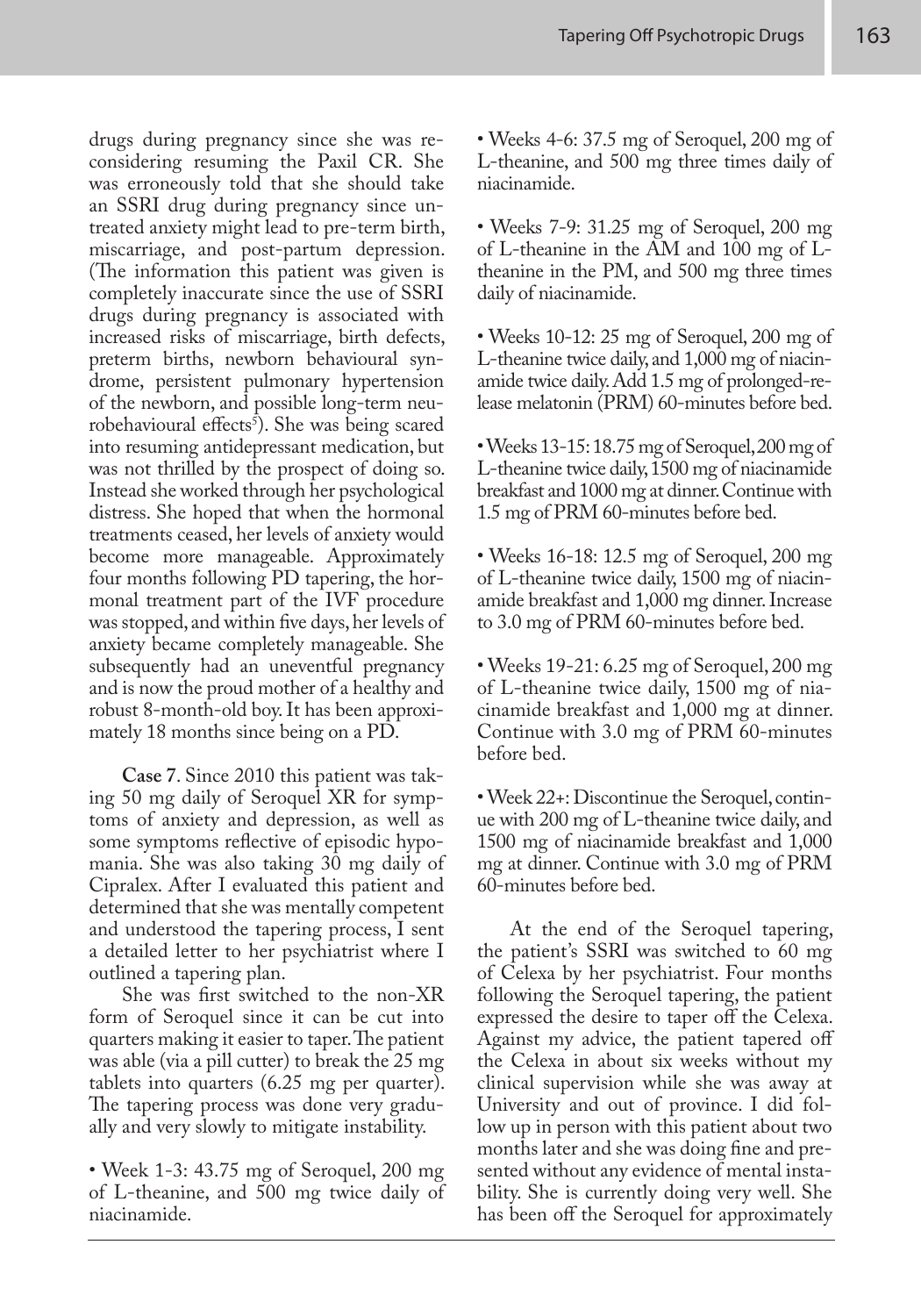11 months and off the Celexa for approximately seven months.

**Case 10.** This patient had been on antipsychotic medications for around 30 years. About five years prior to seeing me, she was switched to atypical antipsychotic medication. She had been on Zyprexa for about one year and then, due to objectionable side effects, was switched to 5 mg of Loxitane daily. She had mild schizophrenic symptoms. Her daily dose of Loxitane was well below doses typically used for more severe symptoms  $(i.e., normally 40-65 mg twice daily<sup>6</sup>). She$ attributed chronic stomach pain, fatigue, and dizziness to the PD and wanted to stop it. She was also taking 7.5 mg of Imovane at bedtime to assist with insomnia.

I corresponded with her psychiatrist and we agreed that the patient was stable enough and had the insight and judgement necessary to pursue my tapering plan. The patient was then tapered off the Loxitane while taking increasing doses of a combination botanical medicine containing extracts of St. John's wort, valerian, and passionflower. I further supported her mental health by adding therapeutic daily dosages of niacin (3,000 mg), vitamin C (3,000 mg), omega-3 essential fatty acids (1,500 mg of eicosapentaenoic acid and 500 mg of docosahexaenoic acid) and n-acetylcysteine (1,000 mg).

The patient tapered off the Loxitane in approximately five months (June – November 2012) and did not find the tapering too difficult. For about five months following discontinuation of the Loxitane she did not experience any auditory hallucinations and paranoid ideation. All of the physical symptoms that she ascribed to the Loxitane had ameliorated as well.

• Weeks 1-3: 5 mg Loxitane every other day and 1 pill daily of the botanical medicine.

- Weeks 4-6: 5 mg Loxitane every two days and one pill daily of the botanical medicine.
- Weeks 7-9: 5 mg Loxitane every three days and one pill twice daily of the botanical medicine.

• Weeks 10-12: 5 mg Loxitane every four days and one pill twice daily of the botanical medicine.

• Weeks 13-15: 5 mg Loxitane every five days and two pills of the botanical medicine in the AM and one pill in the PM.

• Weeks 16-18: 5 mg Loxitane every six days and two pills of the botanical medicine in the AM and two pills in the PM.

• Weeks 19-21: 5 mg loxapine every seven days and three pills of the botanical medicine in the AM and 2 pills in the PM.

• Weeks 22+: No more loxapine and three pills of the botanical medicine twice daily for a minimum of three months.

She began showing signs of destabilization at around seven months post-Loxitane discontinuation ( June 2013). She started worrying about being followed by the police or some type of intelligence service. These worries escalated into delusions of having been poisoned by fumes and gases in her home. She became so worried that the local ambulance service visited her home on two occasions and the police came on one occasion. She fully destabilized about one month later ( July 2013). She cancelled her last appointment, so I do not know if she resumed an antipsychotic PD again but I assume so based on her psychiatric history.

#### **Supporting the Tapering Process with Specific Natural Health Products**

I have found it helpful to prescribe specific natural health products during and after the tapering process to mitigate withdrawal, prevent potential relapses, and improve a patient's chances of not requiring his/her PDs any longer. While there is no guarantee that any of these natural health products will prevent a patient from eventually destabilizing, this small cohort of eight patients have not needed to resume their PDs following tapering. In part, their ongoing mental stability can be attributed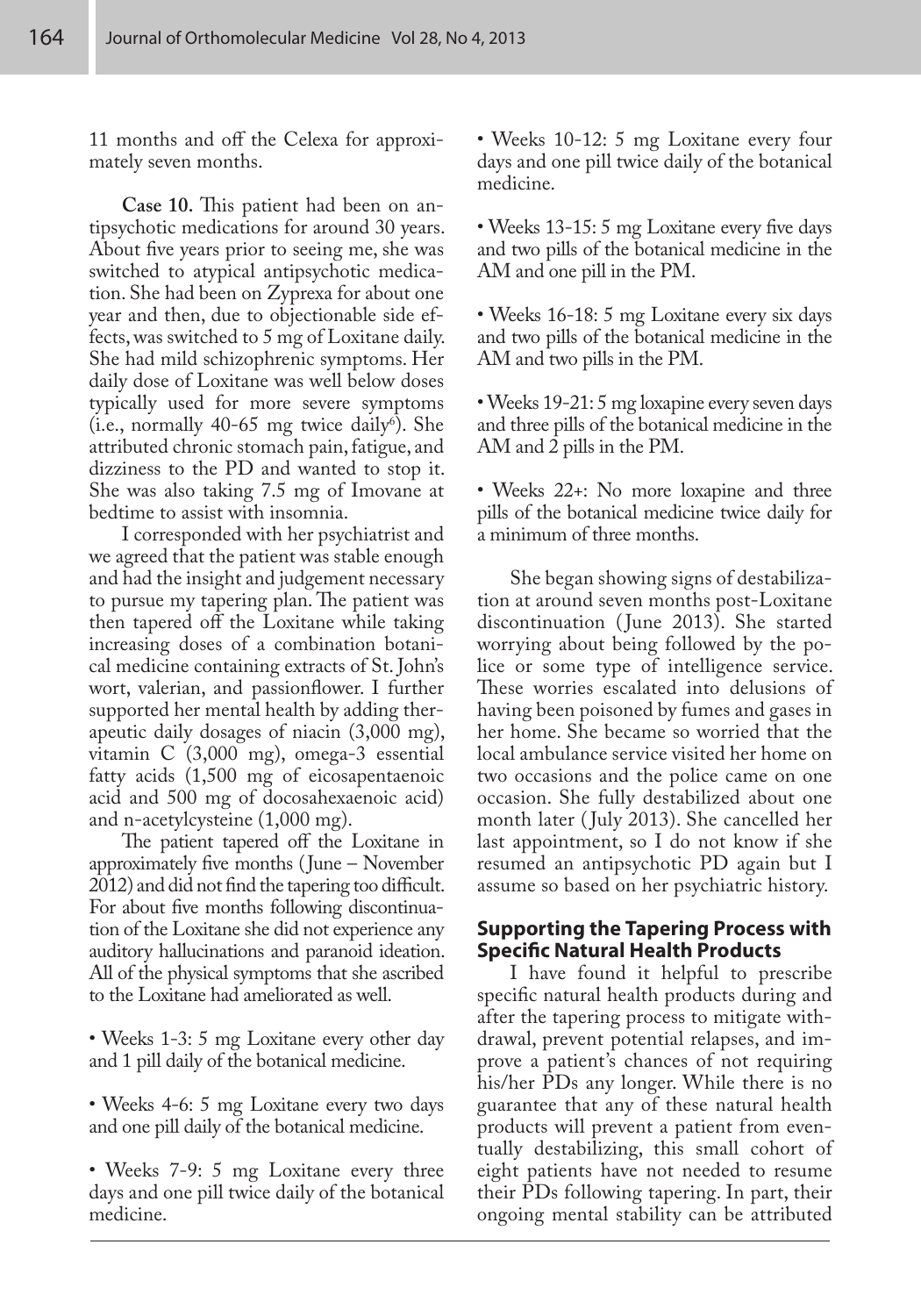to their ongoing use of an individualized prescription of natural health products.

The clinician should always consider re-evaluating the patient and checking for underlying differential diagnoses since various factors, medical or metabolic disorders can also contribute to a patient's ongoing mental stability including hormonal excesses or deficiencies, blood sugar problems, infections and even food allergies and sensitivities.

#### **Orthomolecular Treatments**

Unlike PDs, which impose potentially harmful biological burdens upon the brain and body, orthomolecular substances support the brain and body and are less likely to disrupt normal biochemical and physiological processes.<sup>7</sup> They can be combined safely with PDs making them ideal treatment options throughout the tapering process.

#### **Melatonin**

Melatonin works well for insomnia, which is common during the tapering process. The hormone is being formally studied among patients with schizophrenic symptoms withdrawing from long-term benzodiazepine use.<sup>8</sup> Previous reports have shown some efficacy in reducing benzodiazepinewithdrawal-associated sleep disruption.<sup>9,10</sup> Ideally, controlled- or prolonged-release preparations should be used, with doses varying from 1-5 mg at bedtime. If taken one or two hours before bedtime, these forms of melatonin enable a more sustained blood level of the hormone and they promote sleep that tends to be deeper and less fragmented. I tend not to prescribe quickrelease melatonin preparations since they rapidly increase blood levels, but do not promote a more restful and longer sleep. On occasion, I will combine a small dose (1 mg) of quick-release melatonin with a controlled- or prolonged-release preparation (3-6 mg), to facilitate quick sleep onset with sustained hormone levels to offset a broad array of sleep issues (e.g., racing mind, restlessness, and waking too early) that patients tend to experience during the tapering process.

#### **Niacinamide**

Niacinamide (nicotinamide) can also be given to reduce withdrawal symptoms from all psychotropic drugs since it generally "calms" the nervous system and does not possess any concerning drug interactions. It is sometimes very useful among patients withdrawing from benzodiazepines since it possesses benzodiazepine-like effects.11 One case report demonstrated its clinical effectiveness in allowing a patient to remain clinically stable while tapering off Klonopin.<sup>11</sup> The patient weaned himself off Klonopin in two weeks while increasing his daily amounts of niacinamide until he was taking 2,500 mg each day. When this report was published, the patient had been free of Klonopin for six months and had remained stable on only the niacinamide. A written correspondence from the late Dr. William Kaufman ( January 10, 1998), noted the following about the vitamin's mechanism of action:

"Niacinamide has ungated access to the brain. When it enters the brain, it has a strong affinity for the benzodiazepine receptors and causes a desirable calmative effect which you have observed. But it also improves other functions of the central nervous system."

Effective daily doses of niacinamide range from 1,500-2,500 mg. It is rarely necessary to go higher than 2,500 mg since higher doses can be associated with nausea and potentially vomiting. The mean elimination half-life in human subjects given 3,000 mg of the vitamin was  $5.9 \pm 0.6$  hours.<sup>12</sup> Since it has such a short elimination halflife, niacinamide must be administered several times throughout the day; otherwise, its therapeutic effects will be lessened.

#### **Gamma-Aminobutyric Acid**

Gamma-aminobutyric acid (GABA) is very useful to moderate mood instability while also decreasing anxiety if given during the tapering process. Since GABA can also promote sleep, it can be given several hours before bedtime to decrease sleep fragmentation and sleep-onset problems. For patients tapering from lithium, GABA works particularly well for mood regulation. It func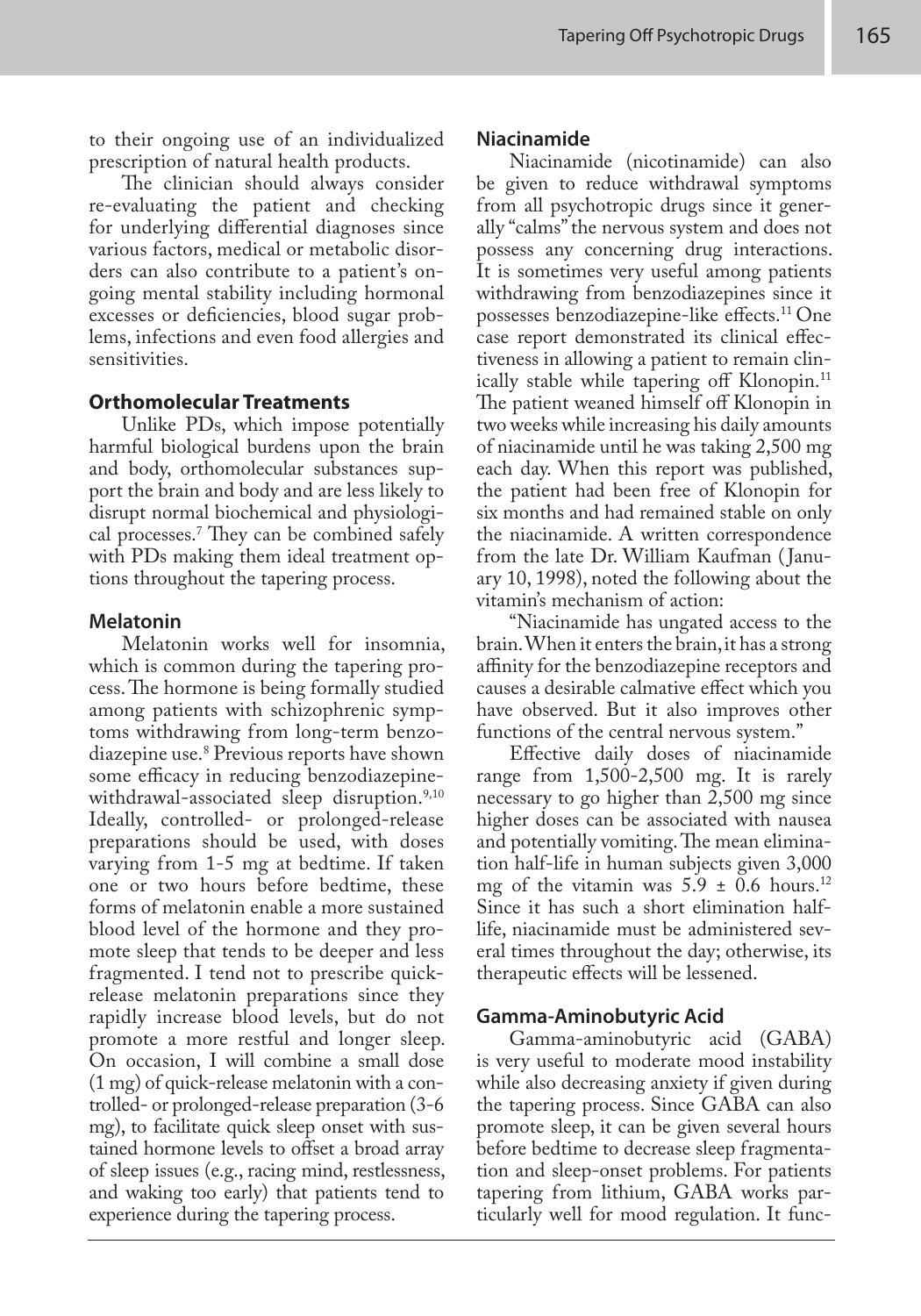tions as an inhibitory neurotransmitter in the central nervous system. The mechanism of GABA's neuroinhibition is mediated through an increase in the permeability of post-synaptic membranes to chloride ions, leading to hyperpolarization. There continues to be uncertainty if GABA can traverse the blood-brain barrier when administered orally. GABA might act on the central nervous system without crossing the blood-brain barrier.<sup>13</sup> There are two forms of GABA available – crystalline GABA and PharmaGABA (produced by a fermentation process that utilizes Lactobacillus hilgardii).14 Both forms of GABA have the same molecular structure and presumed mechanism of action, and therefore it is illogical to contend that one form somehow traverses the blood-brain barrier while another form does not.13 GABA might have a therapeutic effect comparable to benzodiazepine medications and might be useful for patients addicted to them.15 In a case report, a 40 year old female patient with a history of severe anxiety was able stop her Valium (diazepam) and reduce her Ativan with 200 mg of GABA four times each day.15 The optimal dose of GABA is normally 2-3 grams daily away from meals.<sup>15</sup> I normally do not use PharmaGABA since it only comes in 100-200 mg pills.

Even though side effects are rare from GABA, there is one report of neurologic tingling, flushing, and transient hypertension and tachycardia in a subject taking very high oral doses (10 grams on an empty stomach).15 Smaller oral doses (1-3 grams daily) have been reported to cause neurologic tingling and flushing in several volunteer subjects.<sup>15</sup> PharmaGABA has been tested in rats that were administered doses of 5000 mg/kg.14 There were no deaths and the lethal dose that would likely kill at least 50% of the rat population was determined to be greater than 5,000 mg/kg of body weight.

### **L-Theanine**

I sometimes use the amino acid, L-theanine, since it can decrease symptoms of anxiety and improve focus and concentration. It

is not uncommon for patients to experience disturbances in cognition during the tapering process making this intervention potentially valuable. L-theanine presumably increases both dopamine and serotonin, although a study in rats showed that it might decrease serotonin.16 It also increases alpha brain-wave activity, which is associated with relaxation.16 In a study involving patients with schizophrenic and schizoaffective symptoms, the use of L-theanine as an augmentation strategy was associated with reductions in the following: anxiety (p=0.015), positive symptoms (p=0.009), and general psychopathology scores (p<0.001).<sup>17</sup> In another study using the same 40 patients, the beneficial effects of L-theanine were coupled with circulating levels of brain-derived neurotrophic factor and the cortisol-to-dehydroepiandrosterone ratio.18 My clinical experience has shown Ltheanine to limit destabilization that can result while tapering from typical and atypical antipsychotic drugs. The optimal dose appears to be 200 mg twice daily. There should be no side effects attributed to L-theanine, although caution might be warranted since one of my patients is certain that it caused her to feel temporarily manic.

### **Botanical Medicinal Extracts**

Botanical medicinal extracts – nonorthomolecular substances – can stabilize mood lability and other unpredictable mood states that result from PD withdrawal during the tapering process. However, botanical medicinal extracts are psychoactive just like PDs and their use are best restricted to short-term treatment only. Once the patient has tapered off his/her PD and has been stable for 4-12 weeks or when the patient has been consistently and functionally stable, the botanical medicinal extracts should be tapered from. In the majority of cases this is not difficult and patients are pleased to not need even their botanical medicinal extracts any more. I have not had patients' exhibit intense withdrawal reactions from coming off them although it is theoretically possible. To the contrary, I have routinely observed that botanical medications tend to minimize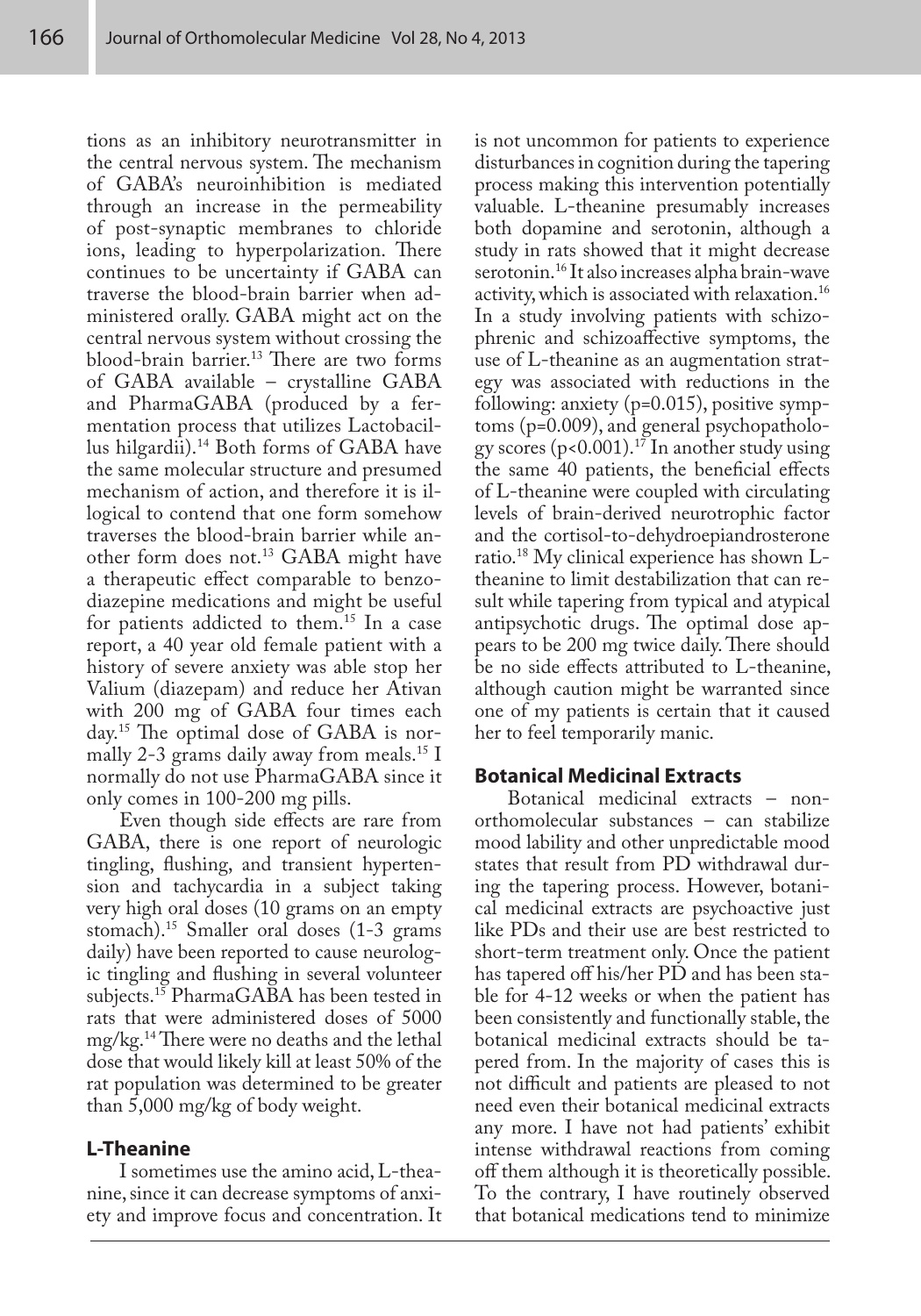destabilization and facilitate successful outcomes from PD tapering.

#### **Combination Botanical Extract**

I sometimes use a combination of several botanical medicinal extracts, containing very low amounts of hyperforin, which appears to limit anxiety, depression, muscle tension, stress reactions, and other withdrawal reactions resulting from the tapering process. Each pill contains 60 mg of the dry extract of St. John's Wort (Hypericum perforatum), 28 mg of the dry extract of Valerian (Valeriana officinalis), and 32 mg of Passionflower (Passiflora incarnata). There have been approximately 10 company-sponsored clinical studies (i.e., two controlled and eight observational cohort studies) and two experience reports, which have shown this botanical combination to be safe and effective for symptoms of depression and anxiety.19 Each of the individual botanical extracts possess well-known postulated mechanisms of action.<sup>20</sup> The extract of Hypericum perforatum exhibits monoamine oxidase inhibition, GABA activity, monoamine reuptake, upregulation of 5-hydroxytryptamine 1A (5-HT1A) and 5-HT2A receptors, and modulation of cytokine production. Valerian is known to have GABAergic effects. Passiflora is a partial agonist to benzodiazepine receptors. Generally, my patients start with one pill once or twice daily, and over the course of many weeks, the dose is increased to three pills twice daily. Even though the elimination half-live is not known for this preparation, multiple daily dosing appears to yield more optimal therapeutic outcomes.

Clinicians should not be overly concerned about adverse drug interactions since this specific preparation contains a very low daily dose of Hypericum perforatum (i.e., 360 mg from 6 tablets) with a correspondingly low hyperforin content.21 Studies demonstrating significant pharmacokinetic drug interactions with Hypericum perforatum extracts typically involve daily dosages of 900 mg or more. At the recommended daily dose of six tablets, the mean amounts of hypericin and hyperforin delivered are 0.72 mg and 1.35 mg respectively. This small amount of hyperforin does not induce

the major liver drug-metabolizing enzyme, cytochrome P(CYP)450 3A4. Hypericum perforatum preparations containing much higher amounts of hyperforin do induce this enzyme, and those are believed to be the reason for numerous potential drug interactions.

A systematic review of 19 studies determined that Hypericum perforatum extracts that provide high daily doses of hyperforin (greater than 10 mg) resulted in CYP450 3A4 induction, whereas studies using Hypericum perforatum extracts that provide low daily doses of hyperforin (less than 4 mg per day) demonstrated no significant effect on CYP450 3A4 (thereby, limiting the potential of altered metabolism of many common drugs). $22$ 

#### **Rhodiola Rosea Extract**

Rhodiola rosea extract can also stabilize patients during PD tapering. Clinical trials have shown it to attenuate mild and moderate depression, generalized anxiety, and burnout/fatigue;23-25 common withdrawal symptoms that many patients experience during tapering. It possibly works by inhibiting enzymes involved in the degradation of monoamine neurotransmitters (i.e., serotonin, dopamine, and norepinephrine) and this prevents the depletion of adrenal catecholamines following acute stress.<sup>26</sup> The therapeutic dose range is somewhere between 500-680 mg of a standardized extract containing 3% percent total rosavins and 1% salidrosides. I normally recommend that Rhodiola rosea extract to be taken with breakfast, as it can cause considerable nausea and possibly vomiting on an empty stomach. I usually prescribe 500 mg at breakfast to stabilize mood and lessen anxiety, and I will increase the daily dose to 650-680 mg if the patient's response is not marked enough. Although a rat study determined the elimination half-life of salidroside in Rhodiola rosea extract to be  $39.69 \pm 21.02$  minutes,<sup>27</sup> I have not found multiple dosing throughout the day necessary. I am doubtful that the elimination half-life from the rat study correlates to the elimination half-life in humans.

There is one published report of an in-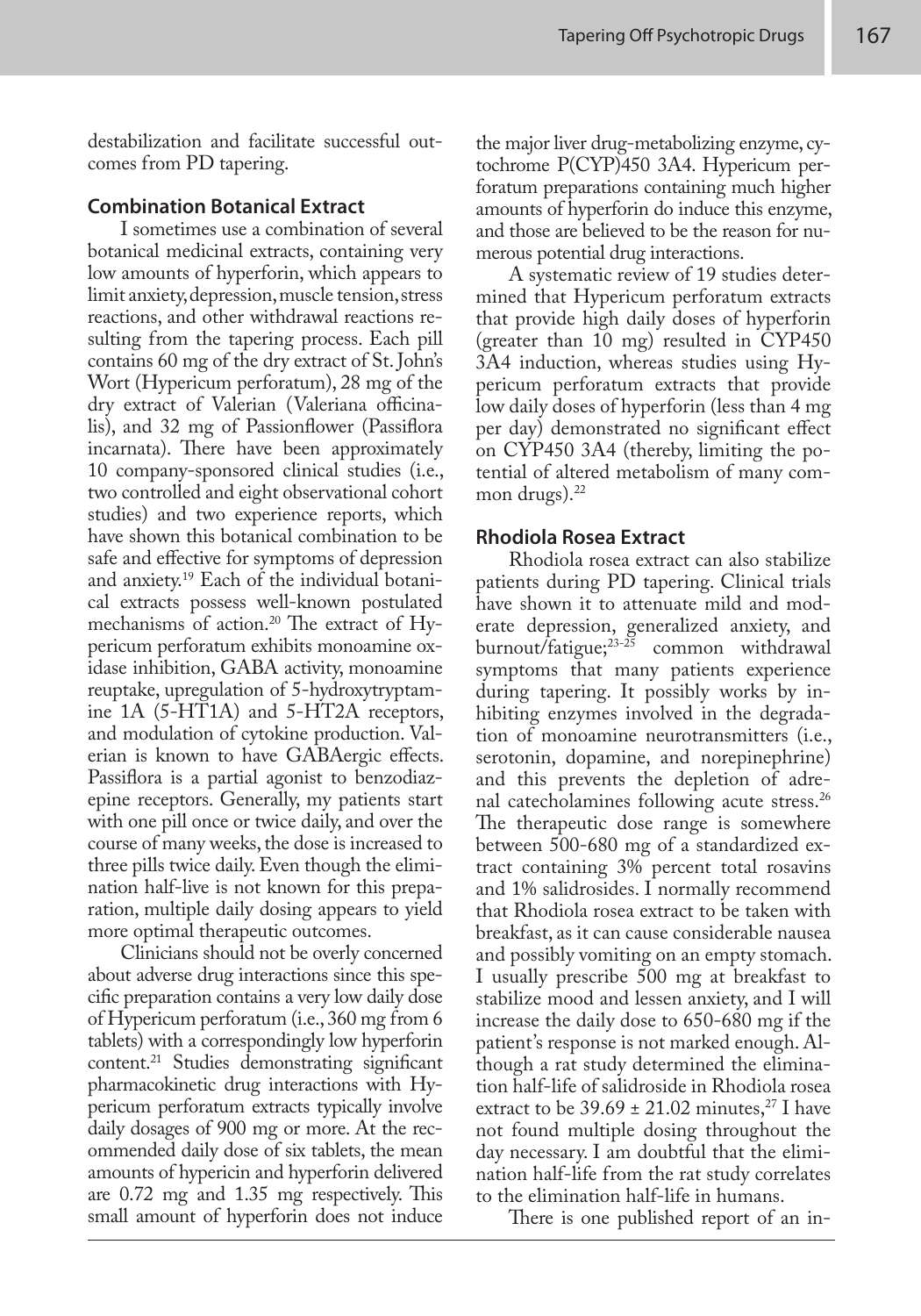teraction between Rhodiola rosea extract and Cipralex.<sup>28</sup> The case involved a 26-year-old Chinese female who presented to the emergency department with a one hour history of heart palpitations and light-headedness. The patient was diagnosed with supraventricular tachycardia (SVT) as per electrocardiogram findings. Her pulse rate was 150 beats per minute, and her troponin I was significantly elevated (0.39 mg/L; normal < 0.06). All other investigations were normal. She was treated with 6 mg of intravenous adenosine, which normalized her sinus rhythm. No more SVTs happened at follow-up and her troponin I normalized in two days. While this case points to possible interactions between Rhodiola rosea extracts and SSRI drugs, I have not observed any untoward interaction when patients take them concomitantly during the tapering process. Therefore, it is important, to inform all patients of this possibility and instruct them to contact you immediately if they experience a sudden onset of heart palpitations and tachycardia.

Numerous other natural health products (both orthomolecular treatments and/ or botanical medicinal extracts) could potentially be used alongside PDs during the tapering process. Clinicians knowledgeable in orthomolecular and botanical medicine must use their discretion during PD tapering while also monitoring patients' progress, mitigating potential interactions, and using available pharmacokinetic information to guide appropriate dosing.

#### **Uncertain Patient Outcomes Related to Difficulties in Overcoming Pharmacological Dependence Associated with the Habitual use of PDs**

Pharmacological dependence is an expected and biological adaptation of the body becoming long habituated to the presence of PDs.<sup>29</sup> Since PDs can induce unpredictable global reactions when used properly,  $30,31$  there are no reliable ways to predict how patients will overcome pharmacological dependence once their PDs are tapered and eventually withdrawn. Every patient's withdrawal process is unique as is their susceptibility to develop withdrawal symptoms.32 Patients can literally experience any symptom (e.g., anxiety, depression, electrical sensations or zaps, hypomania, mania, mood lability, muscle aches and pains, psychosis, sleep disturbances, and suicidality) during the tapering process. They need to prepare themselves with the notion that tapering will not be an easy or an uneventful process.

It is best to pursue tapering only when a patient is mentally stable and feels confident and ready despite the likely difficulties that he/ she will experience during the tapering process. Better to pursue tapering from a position of strength (i.e., when the patient feels ready and confident) than when a patient might be feeling vulnerable and nervous. One helpful barometer of potential success involves the length of PD use. In one report, patients taking PDs for less than six months were more successful at tapering (81%), compared to patients on PDs for more than 5 years (44%), and patients on PDs between six months and 5 years (a little over  $50\%$ ).<sup>32</sup>

To improve the odds of a successful outcome, the tapering plan should involve one PD at a time and reduce the PD with the longest elimination half-life first.3 PDs with longer elimination half-lives (i.e., more than 24 hours) are easier to taper since their withdrawal reactions tend to be less severe than drugs with shorter elimination half-lives (i.e., less than 24 hours). PDs with short elimination half-lives can produce significant and quick withdrawal reactions. Considerations should be made to switching patients from PDs with short elimination half-lives to drugs with longer elimination half-lives (as was described in Case 5) prior to tapering, as this will increase the chances of a positive experience and successful outcome. A psychotropic drug like Paxil (has an elimination half-life of around 24 hours) can cause significant withdrawal and possible destabilization. A psychotropic drug like Prozac, on the other hand, can be used as a substitute for Paxil, allowing for a more successful tapering plan since the elimination half-life of this drug is around  $4-6$  days.<sup>33</sup>

According to one report, for each unspec-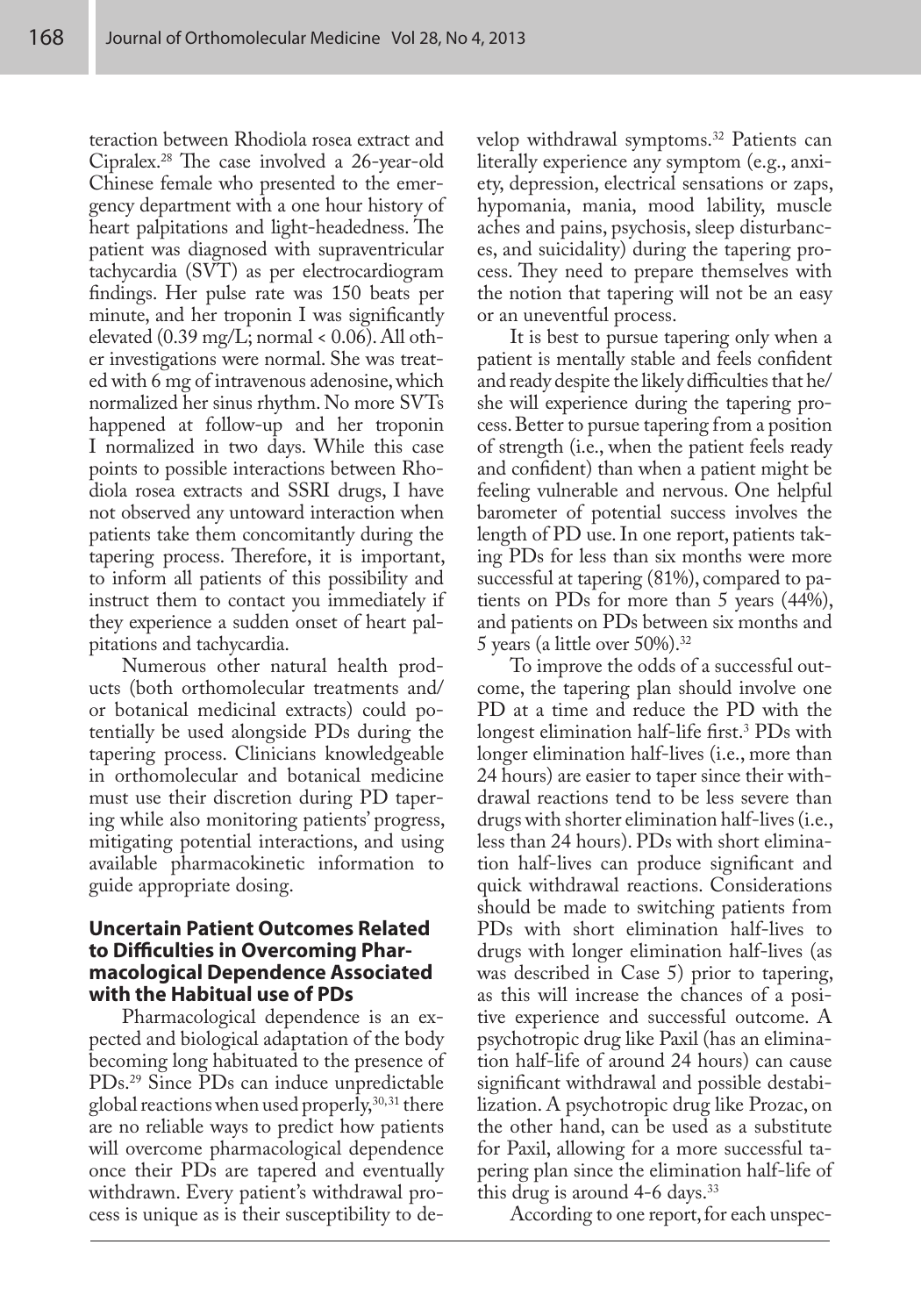ified tapering period there should be a 10% reduction in dose, meaning that the PD gets reduced by subsequent 10% reductions until the patient is comfortably off the medication.33 Another report suggests that the PD is tapered down every 2-3 weeks, so that after each 2-3 week tapering period, the dose is further reduced by 10% or less.<sup>33</sup> For example, if a patient, begins the tapering process on a PD that is 400 mg once daily, then the dose to take for the next two weeks would be 360 mg. After two weeks, the dose would be further reduced by another 10% to 324 mg and so on. This process would continue until the PD is fully discontinued. At any time during the tapering, if the patient feels that the reduction is too marked or if there are troublesome withdrawal reactions such as anxiety and sleep disturbances the patient should be told to remain on the previous tapered dose until he/she feels well enough to proceed.

Above all, discontinuing PDs is very difficult because it might not be possible for some patients to overcome the pharmacological dependence attributed to the habitual use of PDs. Part of the difficulty answering that question involves the complex mechanistic data on SSRI discontinuation that is still being studied. Some of the known potential molecular mechanisms might explain why four patients (cases 9, 11, 12, and 13) were unable to maintain their stability when off their antidepressant drugs. Animal studies have found that the mesolimbic dopamine system (possibly, through hippocampal dopamine-type 1 receptor upregulation) is involved in the behavioural effects following SSRI discontinuation, which likely has a role in the anxiety and agitation that patients experience.34 Drugs of abuse also cause similar withdrawal effects due to their impact on the dopaminergic system, $34$  but this might involve pathways that are distinctively different than those pathways involved in SSRI discontinuation. Animal research has also shown increased serotonin turnover rates (i.e., serotonin depletion marked by an increased ratio of 5-hydroxyindoleacetic acid to serotonin) following discontinuation.<sup>34</sup> The behavioural changes in relation to this have not been adequately examined even though this might account for the increased incidence of anxiety experienced by patients following discontinuation of SSRI drugs.

Two other patients (cases 10 and 14) in the cohort failed to maintain their stability when off their antipsychotic drugs. In Case 10, the patient had a 30-year history of taking antipsychotic drugs, and in Case 14 the patient had at least a 5-year history of being on similar drugs. It is known that in the first 6-10 months following discontinuation of antipsychotic drugs after a prolonged period of time, some 25%-55% of patients with prior psychosis will relapse.35 This relapse rate happens to be greater for patients that had been treated with antipsychotic drugs for prolonged periods compared to patients not on these drugs for prolonged periods.35 Why is this so? Part of the increased rates of relapses has to do with the biological effects on the brain generated by the prolonged use of antipsychotic drugs. Reasons for this involve drug-generated buildup of supersensitive dopamine receptors prior to discontinuation, or from the buildup of excess dopamine receptors, or supersensitivity psychosis.35 Thus, when antipsychotic drugs are withdrawn, the dopamine generated within the brain can stimulate the supersensitive or excessive number of dopamine receptors, leading to a hyper-stimulated, agitated, and destabilized mental state. Likely undiscovered genetic and epigenetic reasons for dopamine receptor dysregulation also contribute to significant withdrawal reactions following prolonged antipsychotic drug use. These issues await further study.

### **Uncertain Patient Outcomes Related to Difficulties in Overcoming their Psychological Dependence on being Psychiatrically Labelled**

My clinical experience has shown that some patients cannot come off their PDs since they believe themselves to be inherently flawed. These patients lack the necessary confidence to live without PDs and cannot imagine this to be possible even though they felt confident and stable enough to try. On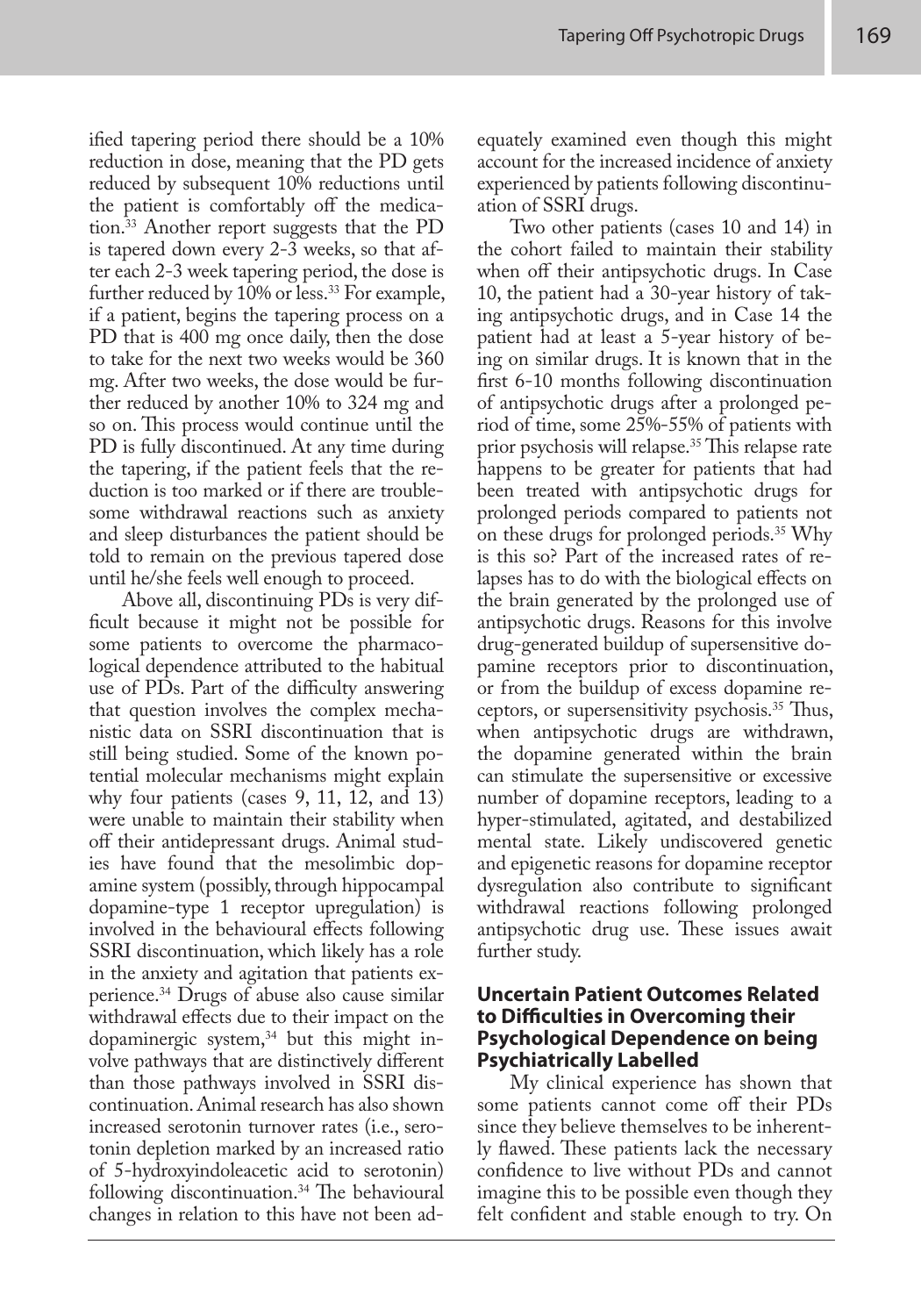some level these same patients have given in to the notion (whether implicitly, explicitly, or both) that their emotional regulation problems are the result of their broken brains and not the result of the choices they made, past or current life struggles, relationship problems, their lack of life purpose, and/or their difficulties in tolerating the emotional swings and hardships inherent to life.

Middleton and Moncrieff discussed this in their provocative article which questioned the merits of antidepressant medication. They noted the following:

"Symbolically, medication suggests that the problem is within the brain and well-being is dependent upon maintaining 'chemical balance' by artificial means. This message encourages patients to view themselves as flawed and vulnerable and may explain the poor outcomes of treated depression in naturalistic studies."36

Many such patients have placed so much of their "recovery" on the taking of PDs that to consider coming off them and taking responsibility for their own mental and physical health is terrifying and insurmountable.

Another piece of the puzzle relates to psychiatric labels that patients have been diagnosed with. Psychiatric labels are thought to provide rational reasons for misery. Patients often identify with their psychiatric labels. I have had many patients state that they cannot function without PDs because they have generalized anxiety disorder, major depressive disorder, attention deficit disorder, or some other psychiatric label. A patient might say out loud or think to him/ herself something like: "How can I function if I have bipolar disorder and no longer take PDs?" Thus, a life without PDs might be difficult to accomplish for some patients since this "new" existence demands an adjustment to life without having the absolution that psychiatric labels provide. This might sound harsh, and yet it has been my experience that for some patients it is easier to put the blame on their psychiatric labels than on themselves for their ongoing struggles and interpersonal problems. Some patients believe that what happened in their lives have been the result

of being psychologically disordered and not the result of their own choices. I am always willing to partner with any patient who has been psychiatrically labeled. We can work on ways to overcome attachments to the label; however, some patients are so attached that they cannot or are not willing to entertain a life without maintaining their psychologically-disordered self.

#### **Uncertain Patient Outcomes Related to an Insufficient Life Strategy**

Patients have to be informed that going from PDs to natural health products are not "one-off" situations. It is not that a patient comes off his/her PDs and can remain well only taking natural health products. It is vital that patients develop a strategy of living so that when they are off PDs they will have enough activities to lessen ruminations, deflect negative thought patterns, and even reduce the unpleasant physical sensations that accompany emotional discomforts. Research has shown that psychological distress can be mitigated by regular work (whether paid or volunteer), counselling, exercise, relaxation, hobbies, support groups, and religious/spiritual practices;<sup>37</sup> endeavors that promote a nourishing, positive, and life-affirming existence.

Recall that the patient described in Case 10 had little difficulty tapering off the Loxitane. However, in the ensuing months, she became socially isolated, inward, and believed to be under surveillance by the police or authorities. She also thought there were gases and poisonous fumes in her home despite the fact that her husband was well and healthy. During several follow-up appointments with this patient (i.e., before she destabilized), I stressed the importance of having a life strategy, keeping busy and fostering productivity. Unfortunately, she did not keep busy during the day, so it was easy for her to continue her patterns of delusionary and persecutory thinking.

Similarly, in Case 13, the patient had little difficulty tapering and reported doing well for a couple of months following PD discontinuation. Prior to tapering, we had a fulsome discussion about successful tapering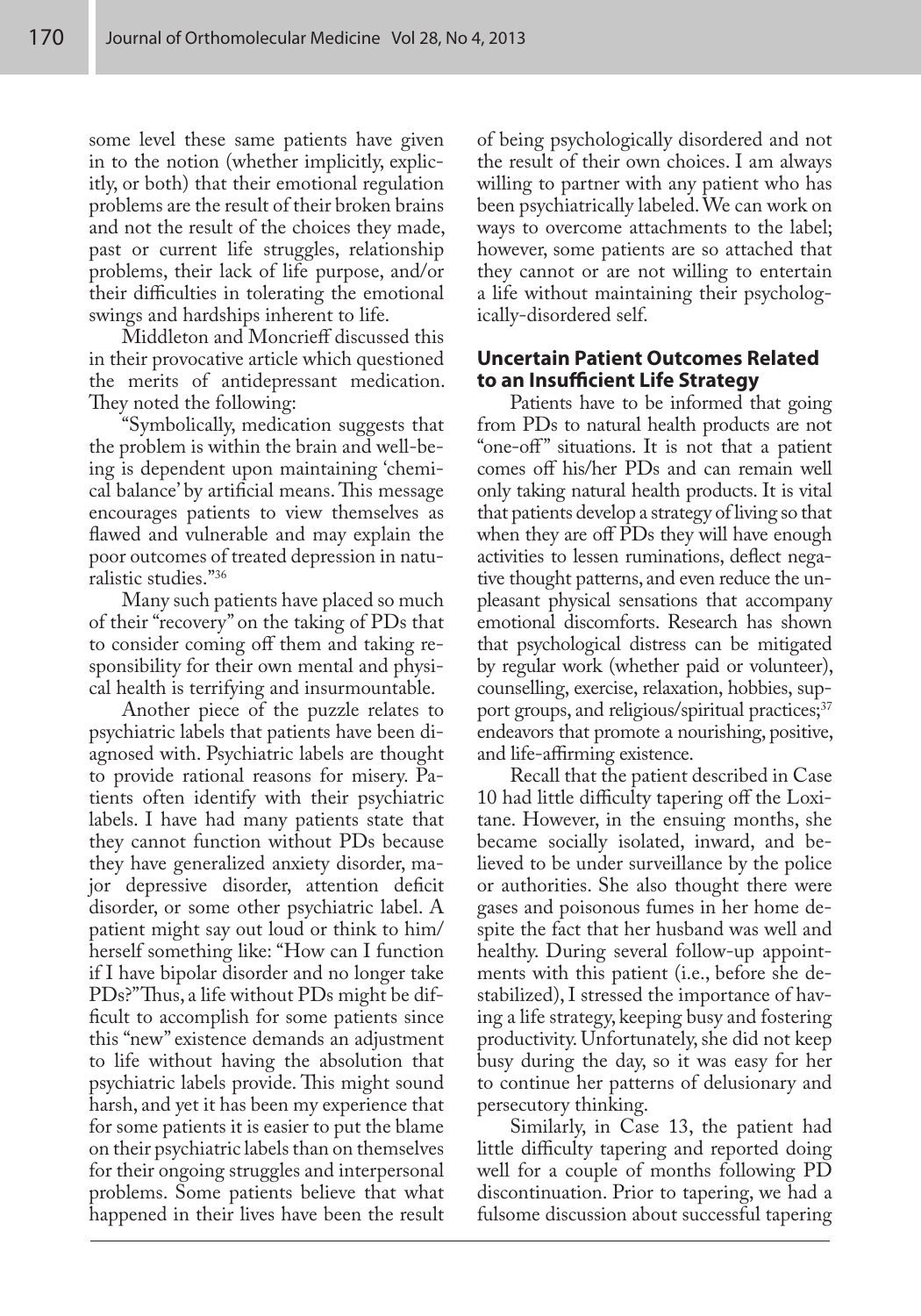and wellness. She was advised to revisit regular counselling, a regular exercise plan, and to participate in some form of relaxation. She destabilized two months following the tapering and neglected to take these additional steps that would have supported her and perhaps prevented the relapse. She is now on temporary leave from her full-time job. Following the relapse, she agreed that more resources were needed and that she also needed to address some very painful issues related to the loss of a close family member that occurred years earlier. She is currently participating in weekly psychotherapy, practicing mindfulness-based meditation, and regularly exercising, but felt the need to resume her PD. She continues to worry excessively and appears to place a certain degree of emphasis on being psychologically disordered.

Another patient, Case 14, tapered off her PD against medical advice. While we agreed to the initial tapering strategy, there was a point during the process when she was clearly destabilizing. At this juncture I advised her to stop reducing her PD since she needed the stability it was providing. Perhaps she even required a temporary increase. This information was also conveyed to her sister. She disagreed and opted to stop the PD against my medical advice. She did not welcome the help her sister was willing to provide. It was apparent that she was unable to emotionally handle any stress. Her employment contract ended, but she was not disciplined enough to secure another fulltime job. She was also unwilling to engage in regular exercise, relaxation training, or eat a nutritional diet. A relative of hers had a medical incident shortly during tapering and this triggered lots of worry and concern about his prognosis. She also described her family as "all crazy" including herself, and she seemed to endorse the notion that she and her family members were all brain-disordered. She fully destabilized, required hospitalization for about 4-6 weeks, and is now taking three PDs. I am uncertain if she is working or if she is functionally well.

Despite ample clinical instruction, none of these patients were prepared to do the difficult work necessary to make their lives better. Natural health products are not enough to ensure ongoing stability unless their consistent use is met with an overall life strategy that promotes positive feelings, productivity, physical health, and keeps attentions aligned to the present and thoughts reality-based. My experience has shown that when patients let family members and/or friends know about being off PDs, they can receive much needed additional support. In these three cases, the patients did not use their social supports until they were on the verge of destabilizing or had destabilized. They would have been better off if their family members and/or friends had become involved when they started the tapering process. While some patients deny the usefulness of a robust social network, including supportive counselling, my experience has shown it to be among the most critical determinants of whether the tapering outcomes will be successful.

#### **Uncertain Patient Outcomes Related to the Possible Brain-Damaging Effects of PDs**

Prolonged use of SSRI drugs might lead to chronic depression (termed, tardive dysphoria) due to drug-induced changes to serotonergic transporter function.<sup>38</sup> When exposed to SSRI drugs, especially when the brain is still developing as in young animals, the neuroplastic changes within the brain can result in reductions or the elimination of serotonin transporter function, as well as alterations in serotonergic architecture and function, leading to anxious and depressive behaviours. The concerns raised about how these PDs influence the developing brains of young animals has led clinicians to speculate that these changes are likely occurring among adult humans exposed to SSRI drugs for prolonged periods of time. Also, these changes may be permanent if SSRI drugs were administered at a young age or if the individual has reduced serotonergic transporter function due to a genetic variant. Thus, it is possible and even conceivable that some patients cannot overcome their distressing psychological symptoms when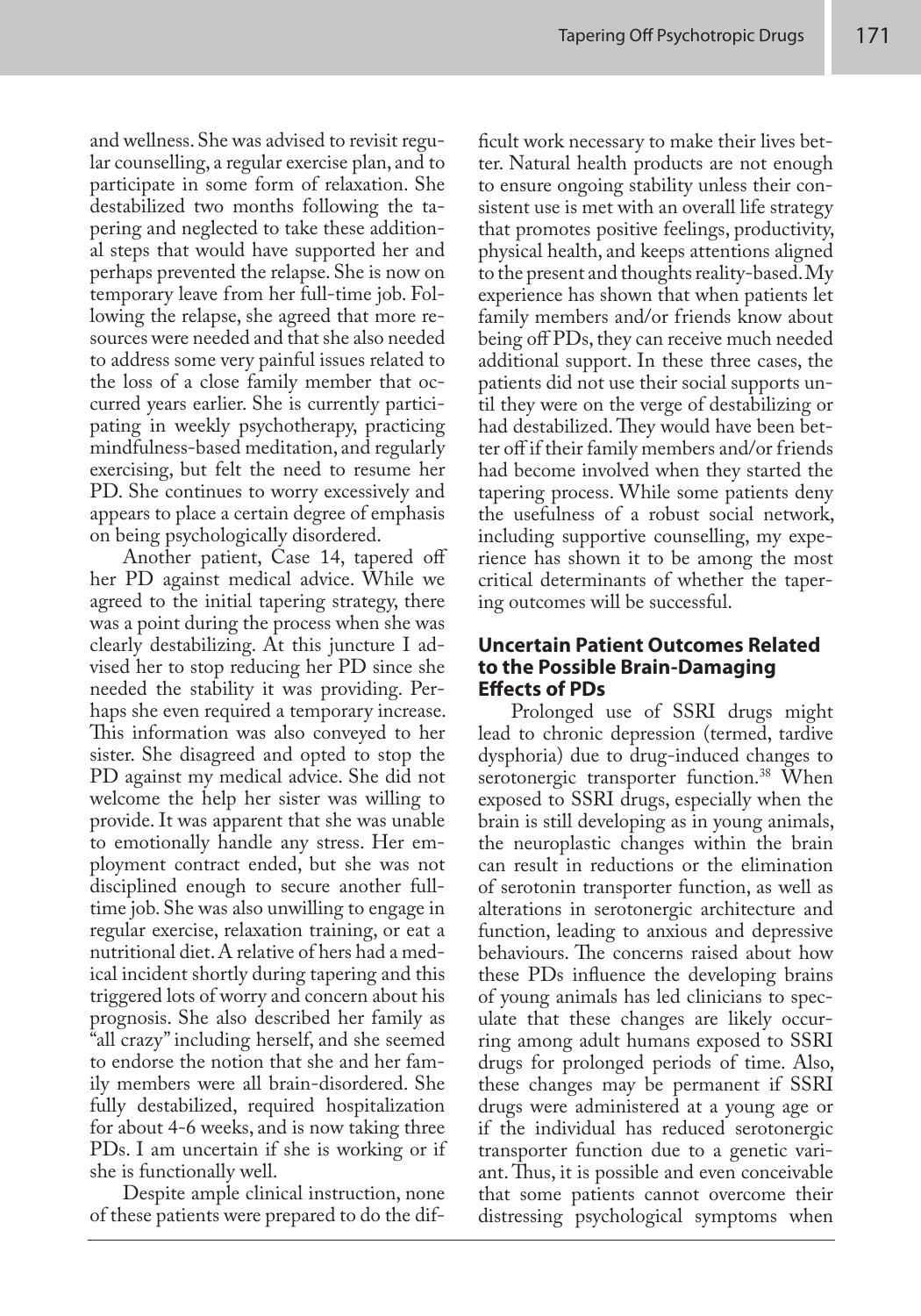discontinuing SSRI drugs due to the potentially brain-damaging effects resulting from their prolonged use.

Similar concerns can be raised for the antipsychotic drugs since the published literature has shown numerous changes to patients' brain architecture that can permanently impair brain function and quality of life even after discontinuation. Breggin asserts that antipsychotic drugs shrink (i.e., atrophy) the brain, inhibit mitochondrial enzyme systems, chronically block dopamine neurotransmission (resulting in death to the striatal neurons), and cause tardive dyskinesia with "associated impairment of cognitive and affective functioning."<sup>39</sup> Robust analyses of the published data has shown global deficits in brain volume among patients treated with antipsychotic drugs. These effects are seldom excluded as the cause of reduced brain tissue volume among drug-treated patients in some studies.40 In addition to the devastating tardive dyskinesia that antipsychotic drugs can cause in some patients, tardive dyskinesia is also associated with general cognitive decline, suggesting that antipsychotic drugs can induce generalized brain dysfunction.<sup>41</sup>

Given the fact that the very nature of antipsychotic treatment is to suppress or disable the nervous system as a means to create a state of psychological indifference,<sup>42</sup> it is not surprising that this class of PDs can permanently injure the brain. It is possible that some patients become permanently brain-damaged from their prolonged exposure to these drugs, such that they remain permanently impaired following discontinuation, making it very difficult to emotionally regulate and acclimate to ordinary life stresses. Thus, these patients risk destabilizing following antipsychotic drug discontinuation even though the reasons for their difficulties adjusting are conceivably the result of being damaged by the very drugs given to "stabilize" them.

### **Conclusion**

Tapering successfully is achievable and requires a coordinated effort that includes the judicious use of orthomolecular substances, botanical medicinal extracts, a slow tapering plan, knowledge of pharmacokinetics, close clinician-patient communication, and a fulsome understanding of the potential reasons for tapering success and failure. It is extremely difficult to predict which patients will function successfully once they have tapered off their PDs. They must have a certain level of readiness, confidence, and awareness so that once they are off PDs they can adjust to living without depending on the pharmacological and/ or psychological effects that PDs possess. Some of the possible reasons why patients become mentally unstable following tapering involve pharmacological dependence, being psychologically dependent on psychiatric labels, not having a sufficient life strategy, and/or the possible brain-damaging effects of PDs. This paper can assist and empower clinicians to better understand some of the reasons why patients remain functionally well post-tapering and why other patients do not.

#### **Acknowledgements**

I thank Mr. Bob Sealey, and Drs. Baljit Khamba, Andrew W. Saul and Chris Roberts for their helpful editing suggestions and input on the contents of this paper.

#### **Competing Interests**

Dr. Prousky is a consultant for Pascoe Canada, the distributor of Neurapas® balance and other natural health products. Neurapas® balance is the botanical medicinal extract mentioned in this article. The author generates no income from the sale of this product, but does generate income from webinars and educational materials delivered to health professionals on behalf of Pascoe Canada.

#### **Statement of Informed Consent**

Written consent was obtained from all the patients described in this report.

#### **References**

Breggin P: Today's greatest mental health need: psychiatric drug withdrawal programs. Retrieved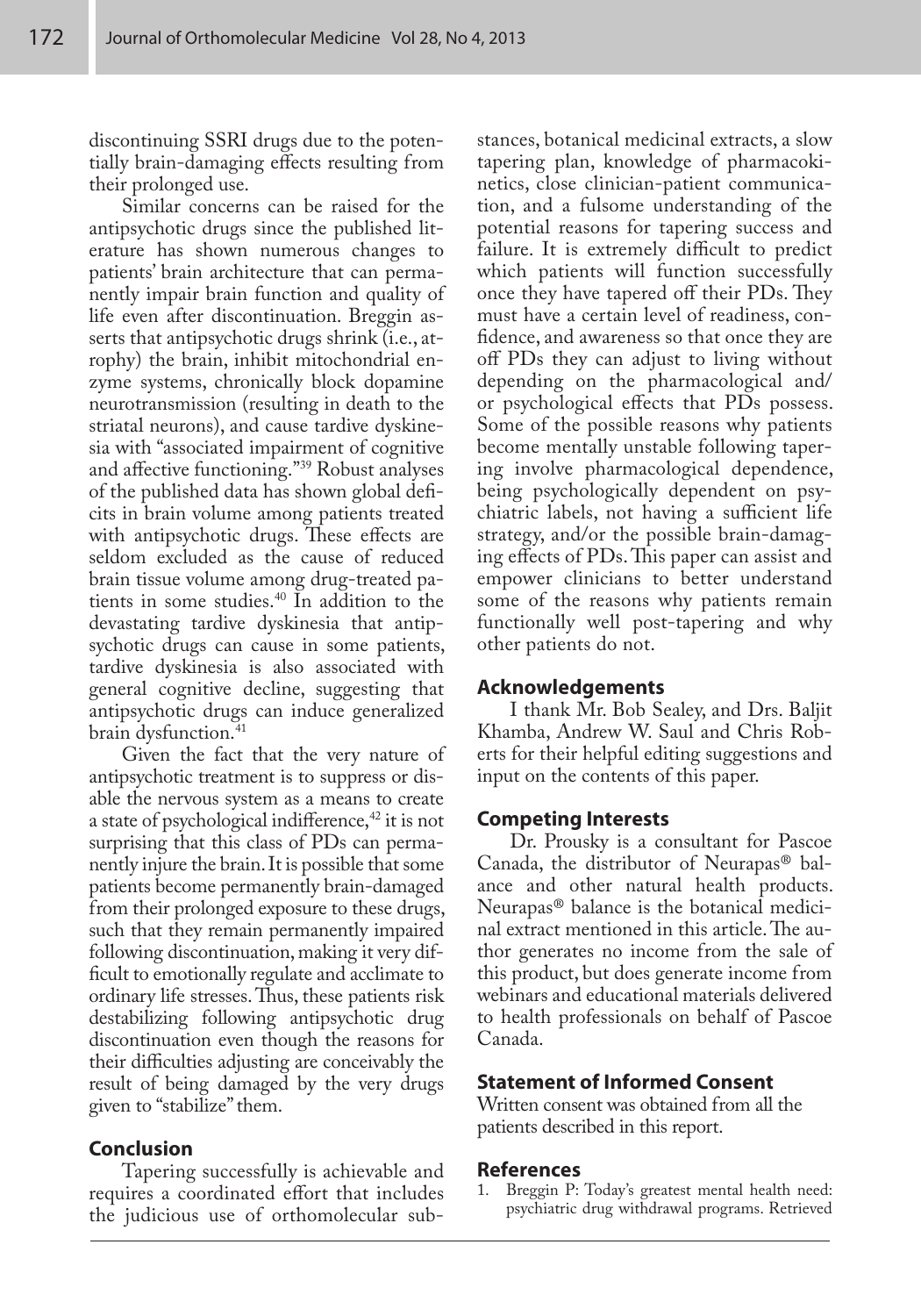from: *[www.huffingtonpost.com/dr-peter-breggin/ psychiatric-drug-withdrawal\_b\_1962680.html].*

- 2. Gottstein JB: Psychiatrists' failure to inform: is there substantial financial exposure? *Ethical Hum Psychol Psychiatry,* 2007; 9: 117-125.
- 3. Hall W: Harm reduction guide to coming off psychiatric drugs. The Icarus Project and Freedom Center. 2nd edition, revised and expanded. 2012. Retrieved from: *[http://www.theicarusproject.net/ downloads/ComingOffPsychDrugsHarmReduct-Guide2Edonline.pdf ].*
- 4. Darton K: *Making Sense of Coming off Psychiatric Drugs.* London, UK. Mind Publications. 2005.
- 5. Domar AD, Moragianni VA, Ryley DA, et al: The risks of selective serotonin reuptake inhibitor use in infertile women: a review of the impact on fertility, pregnancy, neonatal health and beyond. *Hum Reprod,* 2013; 28: 160-171.
- 6. Moyano CZ: A double-blind comparison of loxitane--loxapine succinate and trifluoperazine hydrochloride in chronic schizophrenic patients. *Dis Nerv Syst,* 1975; 36: 301-304.
- 7. Prousky J: Orthomolecular psychiatric treatments are preferable to mainstream psychiatric drugs: a rational analysis. *J Orthomol Med,* 2013; 28: 17-32.
- 8. Baandrup L, Fagerlund B, Jennum P, et al: Prolonged-release melatonin versus placebo for benzodiazepine discontinuation in patients with schizophrenia: a randomized clinical trial - the SMART trial protocol. *BMC Psychiatry,* 2011; 11: 160.
- 9. Dagan Y, Zisapel N, Nof D, et al: Rapid reversal of tolerance to benzodiazepine hypnotics by treatment with oral melatonin: a case report. *Eur Neuropsychopharmacol,* 1997; 7:157-160.
- 10. Peles E, Hetzroni T, Bar-Hamburger R, et al: Melatonin for perceived sleep disturbances associated with benzodiazepine withdrawal among patients in methadone maintenance treatment: a doubleblind randomized clinical trial. *Addiction,* 2007; 102: 1947-1953.
- 11. Prousky J: Niacinamide's potent role in alleviating anxiety with its benzodiazepine-like properties: a case report. *J Orthomol Med,* 2004; 19: 104-110.
- 12. Horsman MR, Høyer M, Honess DJ: Nicotinamide pharmacokinetics in humans and mice: a comparative assessment and the implications for radiotherapy. *Radiother Oncol,* 1993; 27: 131-139.
- 13. Bronson PJ: A biochemist's experience with GABA. *J Orthomol Med,* 2011; 26: 11-14.
- 14. [No author(s) listed]: Gamma-Aminobutyric Acid (GABA) – Monograph. *Altern Med Rev,*  2007; 12: 274-279.
- 15. Braverman ER, Pfeiffer CC, Blum K, et al: *The Healing Nutrients Within. 2nd ed.* New Canaan, CT. Keats Publishing.1997; 246-47, 247-58, 290-303.
- 16. [No author(s) listed]: L-theanine . Monograph. *Altern Med Rev,* 2005; 10: 136-138.
- 17. Ritsner MS, Miodownik C, Ratner Y, et al: Ltheanine relieves positive, activation, and anxiety

symptoms in patients with schizophrenia and schizoaffective disorder: an 8-week, randomized, double-blind, placebo-controlled, 2-center study. *J Clin Psychiatry,* 2011; 72: 34-42.

- 18. Miodownik C, Maayan R, Ratner Y, et al: Serum levels of brain-derived neurotrophic factor and cortisol to sulfate of dehydroepiandrosterone molar ratio associated with clinical response to Ltheanine as augmentation of antipsychotic therapy in schizophrenia and schizoaffective disorder patients. *Clin Neuropharmacol,* 2011; 34: 155-160.
- 19. [No author(s) listed]: *Pasco Neurapas® CTD Documentation.* Module 2:2.7 Clinical Summary Neurapas® balance, film-coated tablets. 2005;1-165.
- 20. Werneke U, Turner T, Priebe S: Complementary medicines in psychiatry. *Br J Psychiatry,* 2006; 188: 109-121.
- 21. [No author(s) listed]: *Pasco Neurapas® CTD Documentation.* Module 2:2.5 Clinical Overview Neurapas® balance, film coated tablets. 2005;1-39.
- 22. Whitten D, Myers D, Hawrelak J, et al: The effect of St John's wort extracts on CYP3A: a systematic review of prospective clinical trials. *Br J Clin Pharmacol,* 2006; 62: 512–26.
- 23. Darbinyan V, Aslanyan G, Amroyan E, et al: Clinical trial of Rhodiola rosea L. extract SHR-5 in the treatment of mild to moderate depression. *Nord J Psychiatry,* 2007; 61: 343-348.
- 24. Bystritsky A, Kerwin L, Feusner JD: A pilot study of Rhodiola rosea (Rhodax) for generalized anxiety disorder (GAD). *J Altern Complement Med,* 2008; 14: 175-180.
- 25. Olsson EM, von Schéele B, Panossian AG: A randomised, double-blind, placebo-controlled, parallel-group study of the standardised extract shr-5 of the roots of Rhodiola rosea in the treatment of subjects with stress-related fatigue. *Planta Med*, 2009; 75: 105-112.
- 26. [No author(s) listed]: Rhodiola rosea. Monograph. *Altern Med Rev,* 2002; 7: 421-423.
- 27. Zhong-Hong L, Shen-yin Z, Guan-hua D: Comparison of the pharmacokinetics of salidroside and salidroside in the extracts of Rhodiola rosea L in rats. *Asian J Pharmacodynamin Pharmacokin,* 2006; 6: 224-226.
- 28. McGovern E, McDonnell TJ: Herbal medicine -sets the heart racing! *Ir Med J,* 2010; 103: 219.
- 29. O'Brien CP: Benzodiazepine use, abuse, and dependence. *J Clin Psychiatry,* 2005; 66 (Suppl 2): 28-33.
- 30. Moncrieff J, Cohen D: Do antidepressants cure or create abnormal brain states? *PLoS Med,* 2006; 3(7): e240.
- 31. Moncrieff J, Cohen D: How do psychiatric drugs work? *BMJ,* 2009; 338: 1535-1537.
- 32. Read J: Coping with coming off: mind's research into the experiences of people trying to come off psychiatric drugs. London, UK. *Mind Publications.* 2005.
- 33. Darton K: Making sense of coming off psychiatric drugs. London, UK. *Mind Publications.* 2005.